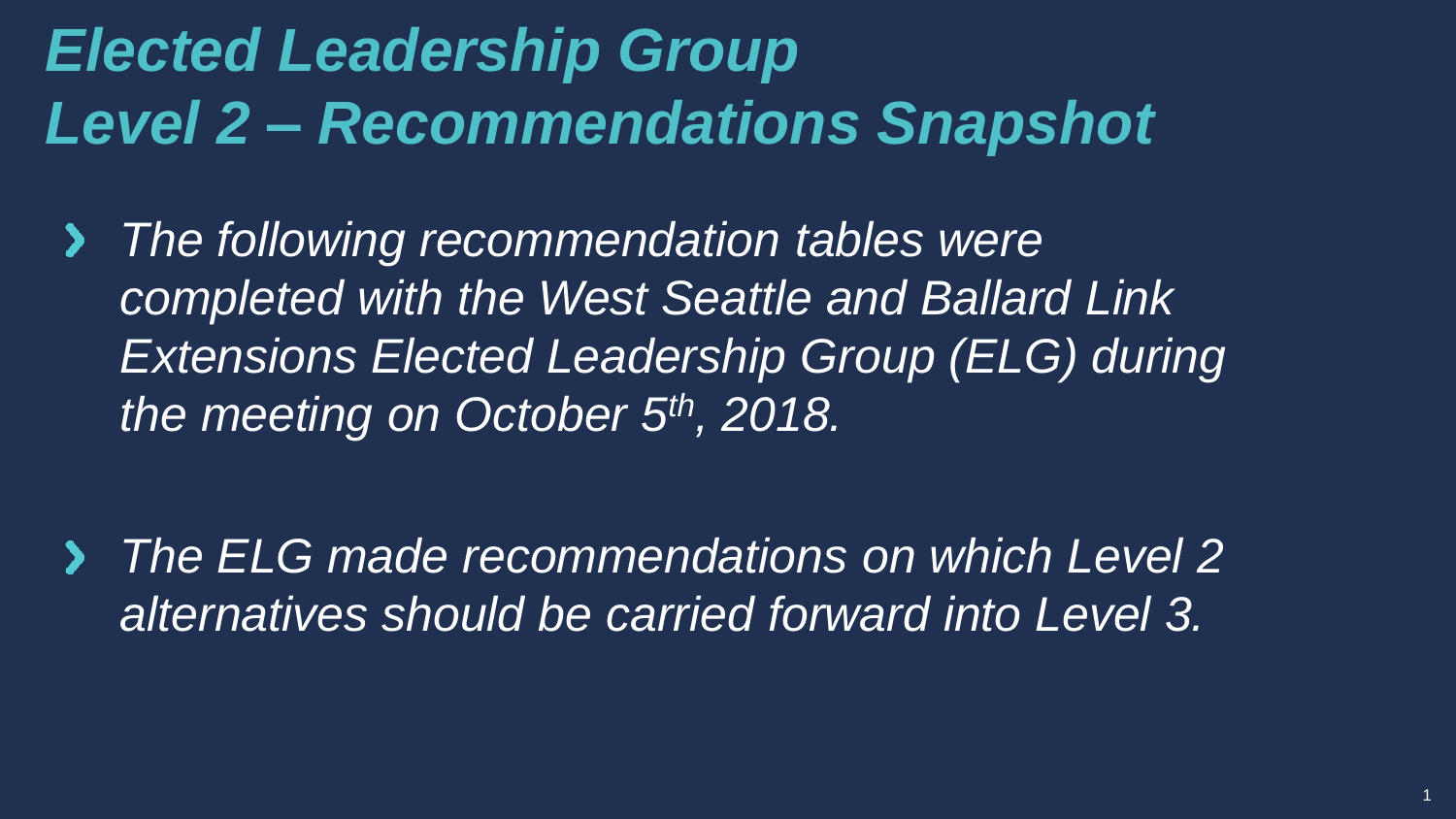#### *Interbay / Ballard ELG recommendations*

| <b>Alternative</b>                       | Public feedback - common themes                                                                                                                                                                           | Do Not Carry<br>Forward? | <b>Carry Forward?</b> | w/suggested<br>refinements?                                                                      |
|------------------------------------------|-----------------------------------------------------------------------------------------------------------------------------------------------------------------------------------------------------------|--------------------------|-----------------------|--------------------------------------------------------------------------------------------------|
| <b>ST3 Representative</b><br>Project     |                                                                                                                                                                                                           |                          |                       |                                                                                                  |
| Central Interbay/<br>Fixed Bridge/14th   | Some support for fixed bridge and Ballard station with<br>fewer property effects                                                                                                                          |                          |                       |                                                                                                  |
| Central Interbay/<br>Movable Bridge/14th | Concern about movable bridges                                                                                                                                                                             |                          |                       |                                                                                                  |
| 15th/Fixed Bridge/15th                   | Concern about Fishermen's Terminal effects                                                                                                                                                                |                          |                       |                                                                                                  |
| Armory Way/<br>Tunnel/14th               | General support for more cost-effective tunnel crossing<br>Support for Ballard station with fewer property effects<br>Explore Ballard Station access at 15th Ave NW, closer to<br>center of urban village |                          |                       | <b>Explore Ballard</b><br>Station access at 15th<br>Ave NW, closer to<br>center of urban village |
| Central Interbay/<br>Tunnel/15th         | • Concern about tunnel cost vs. Armory Way/Tunnel/14th<br>Support for 15 <sup>th</sup> Ave NW station                                                                                                     |                          |                       |                                                                                                  |
| 20th/Fixed Bridge/17th                   | Concern about overall cost<br>Concern about Ballard Station property, construction<br>and visual effects, though support for location                                                                     |                          |                       |                                                                                                  |
| 20th/Tunnel/15th                         | Concern about tunnel cost vs. Armory Way/Tunnel/14th                                                                                                                                                      |                          |                       |                                                                                                  |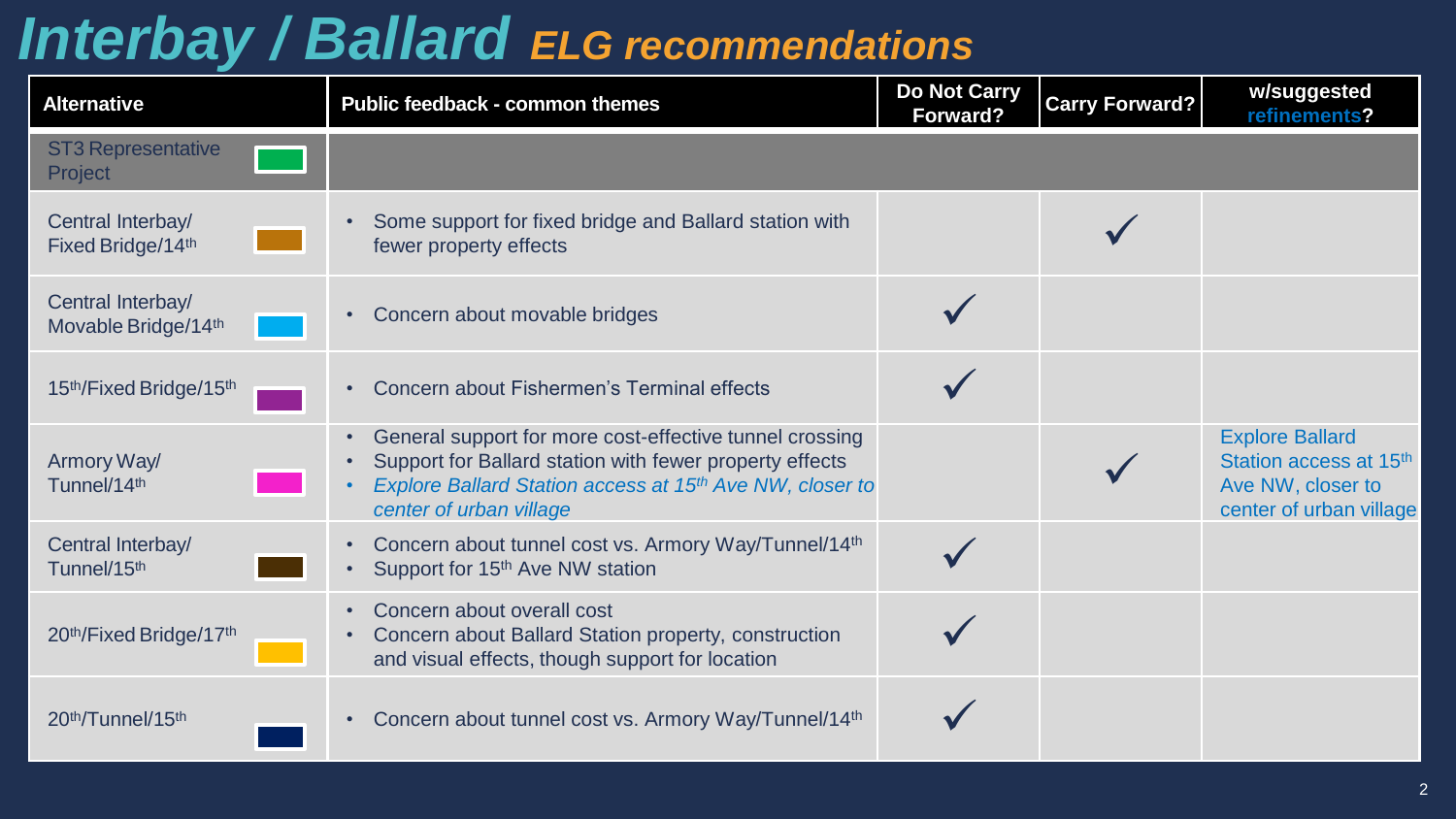## *General Discussion – Interbay / Ballard*

- *Concern with Representative Project, movable*   $\blacktriangleright$ *bridge and anything on 15th Ave*
- *Consider pedestrian bridge if Smith Cove*   $\sum$ *Station located east of 15th Ave*
- *Concern with effects on Fishermen's Terminal*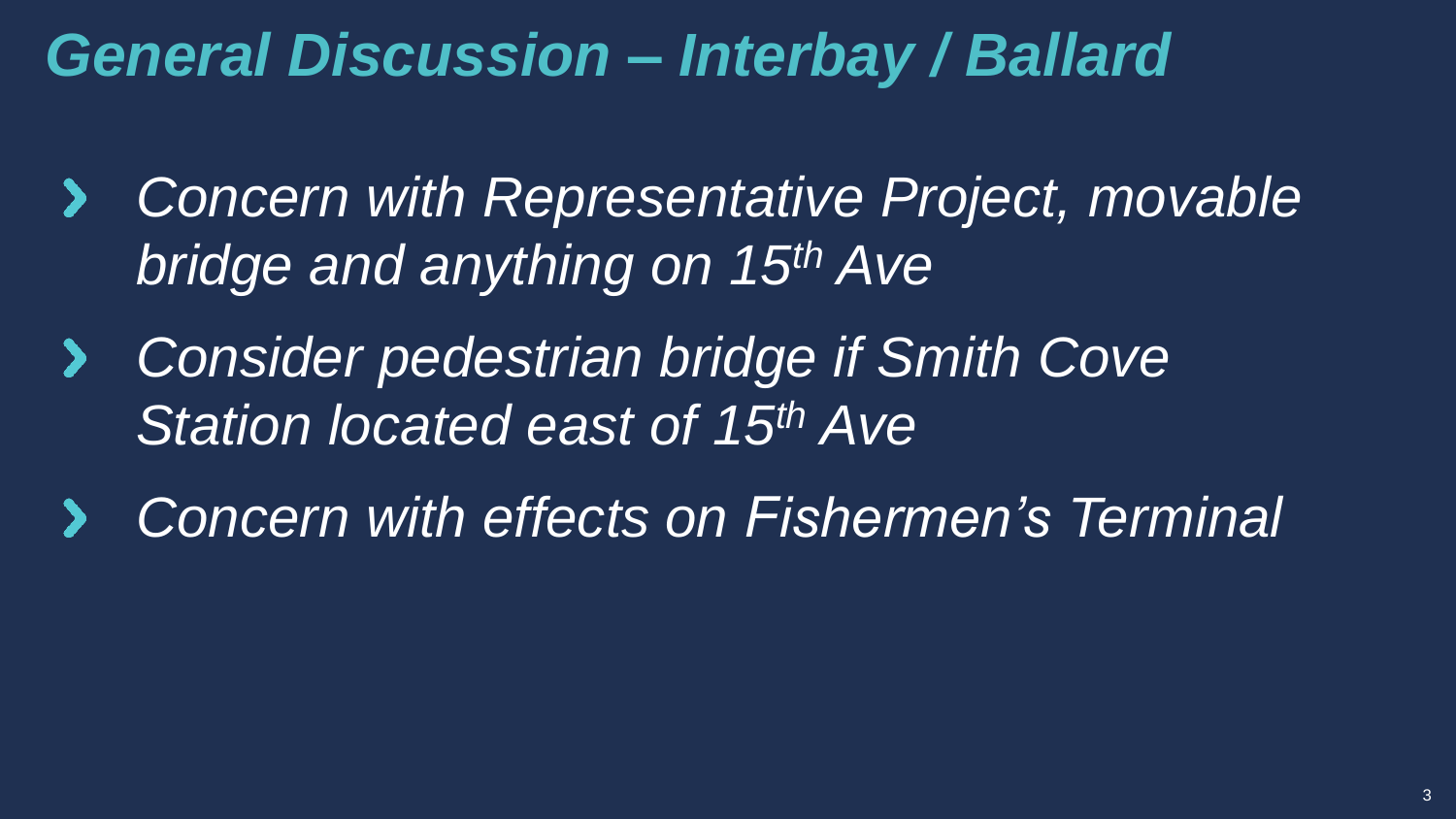#### *Downtown ELG recommendations*

| <b>Alternative</b>                           | <b>Public feedback - common themes</b>                                                                                                                                             | <b>Do Not Carry</b><br>Forward? | Carry Forward? | w/suggested<br>refinements?                                              |
|----------------------------------------------|------------------------------------------------------------------------------------------------------------------------------------------------------------------------------------|---------------------------------|----------------|--------------------------------------------------------------------------|
| <b>ST3 Representative</b><br>Project         |                                                                                                                                                                                    |                                 |                |                                                                          |
| 6th/Boren/Roy                                | Limited support for Denny station at Boren (due to steep<br>$\bullet$<br>grade) and South Lake Union station at Roy, but interest<br>in maintaining 6th Ave route through Downtown |                                 |                |                                                                          |
| 5 <sup>th</sup> /Harrison                    | • Support for this alternative with Seattle Center station<br>located at Republican                                                                                                |                                 |                | <b>With Seattle</b><br><b>Center station</b><br>located at<br>Republican |
| 5 <sup>th</sup> /Terry/Roy/<br><b>Mercer</b> | Some support for Denny station at Terry, with interest in<br>$\bullet$<br>6th Ave route through Downtown                                                                           |                                 |                | With 6th Ave<br>route through<br><b>Downtown</b>                         |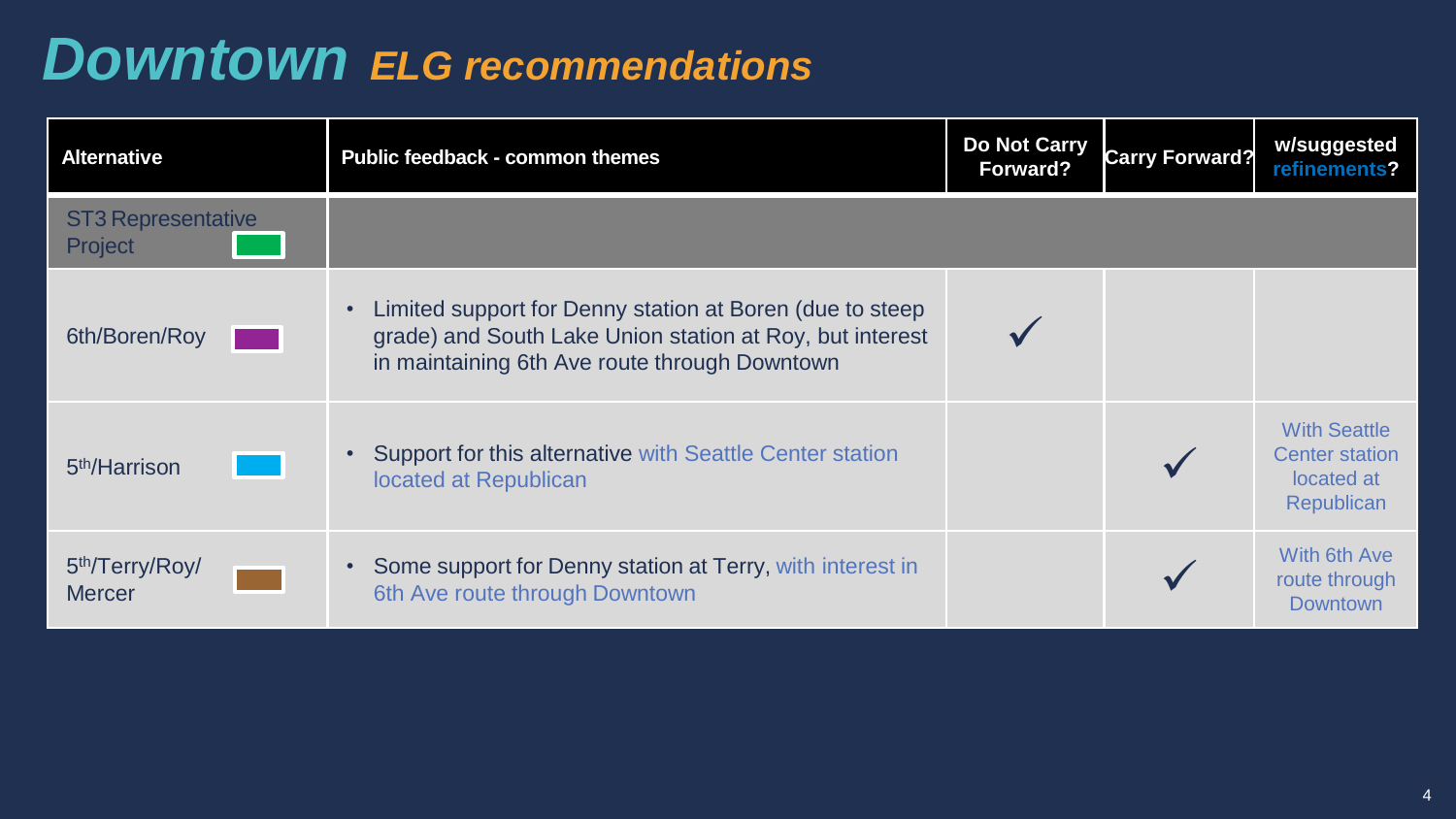# *General Discussion – Downtown*

- *Transfers at Westlake Station will be critical to*   $\blacktriangleright$ *serve region well*
- *Consider pedestrian safety upgrades, especially at South Lake Union station near Mercer*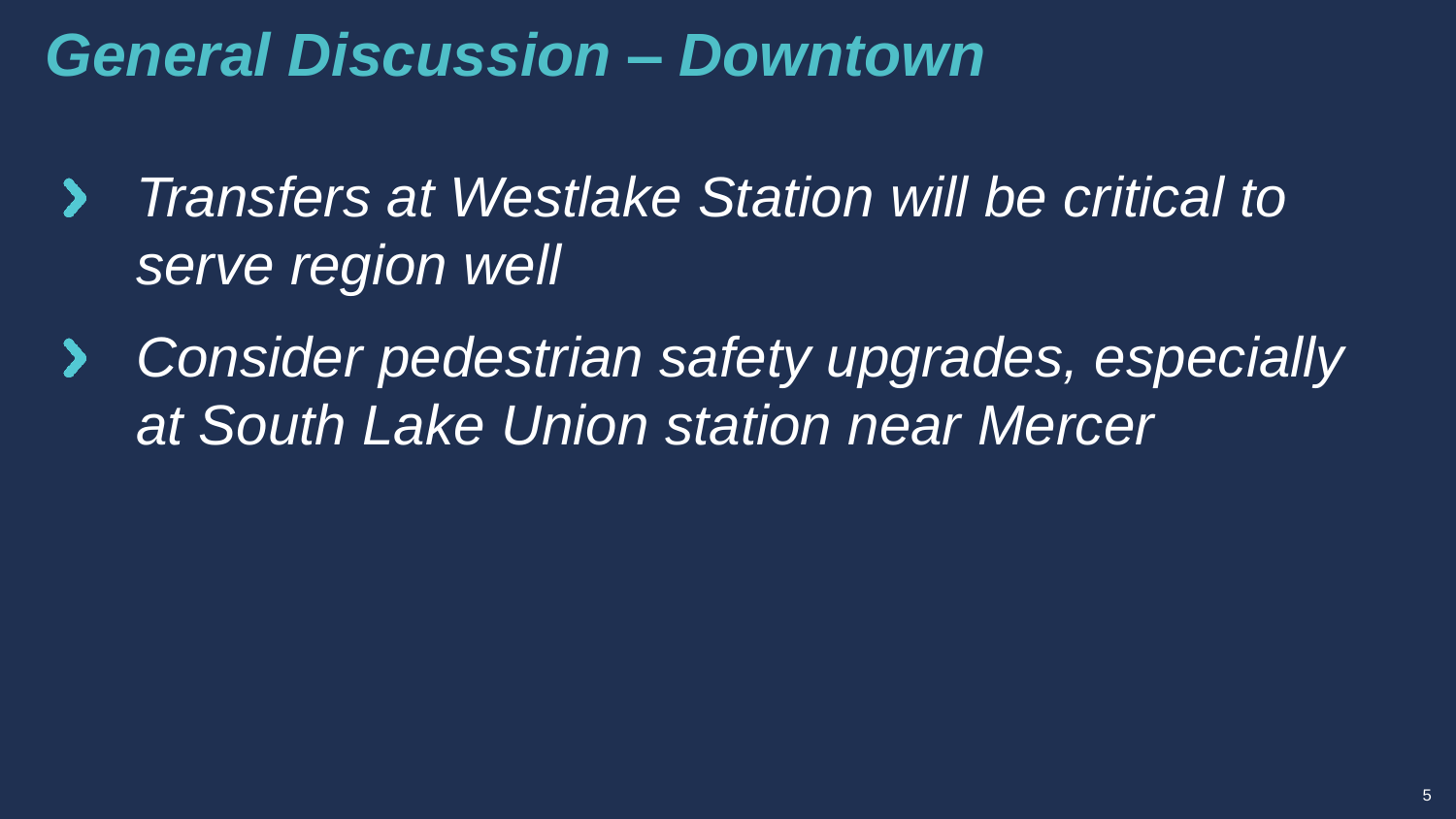## *Chinatown-ID ELG recommendations*

| <b>Alternative</b>                                                       | Public feedback - common themes                                                                                                                                           | <b>Do Not Carry</b><br>Forward? | <b>Carry</b><br>Forward? | w/suggested<br>refinements? |
|--------------------------------------------------------------------------|---------------------------------------------------------------------------------------------------------------------------------------------------------------------------|---------------------------------|--------------------------|-----------------------------|
| <b>ST3 Representative</b><br>Project                                     |                                                                                                                                                                           |                                 |                          |                             |
| Surface E-3<br>(shorter 5 <sup>th</sup> Ave Cut-and-<br>Cover Tunnel)    | Concern about cut-and-cover tunnel construction effects                                                                                                                   |                                 |                          |                             |
| <b>Massachusetts Tunnel Portal</b><br>(5 <sup>th</sup> Ave Bored Tunnel) | Support for reduced construction effects and shallower<br>$\bullet$<br>station                                                                                            |                                 |                          |                             |
| 5 <sup>th</sup> Ave Mined C-ID                                           | Support for reduced construction effects<br>Concern about access due to deep station<br>$\bullet$                                                                         |                                 |                          |                             |
| 4 <sup>th</sup> Ave Mined C-ID                                           | Support for closer proximity to King Street Station and<br>reduced CID effects along 5th Ave<br>Concern about traffic detours and access due to deep<br>station           |                                 |                          |                             |
| 4th Ave Cut-and-Cover C-ID                                               | Support for closer proximity to King Street Station, reduced<br>CID effects along 5 <sup>th</sup> Ave and shallower station<br>Concern about traffic detours<br>$\bullet$ |                                 |                          |                             |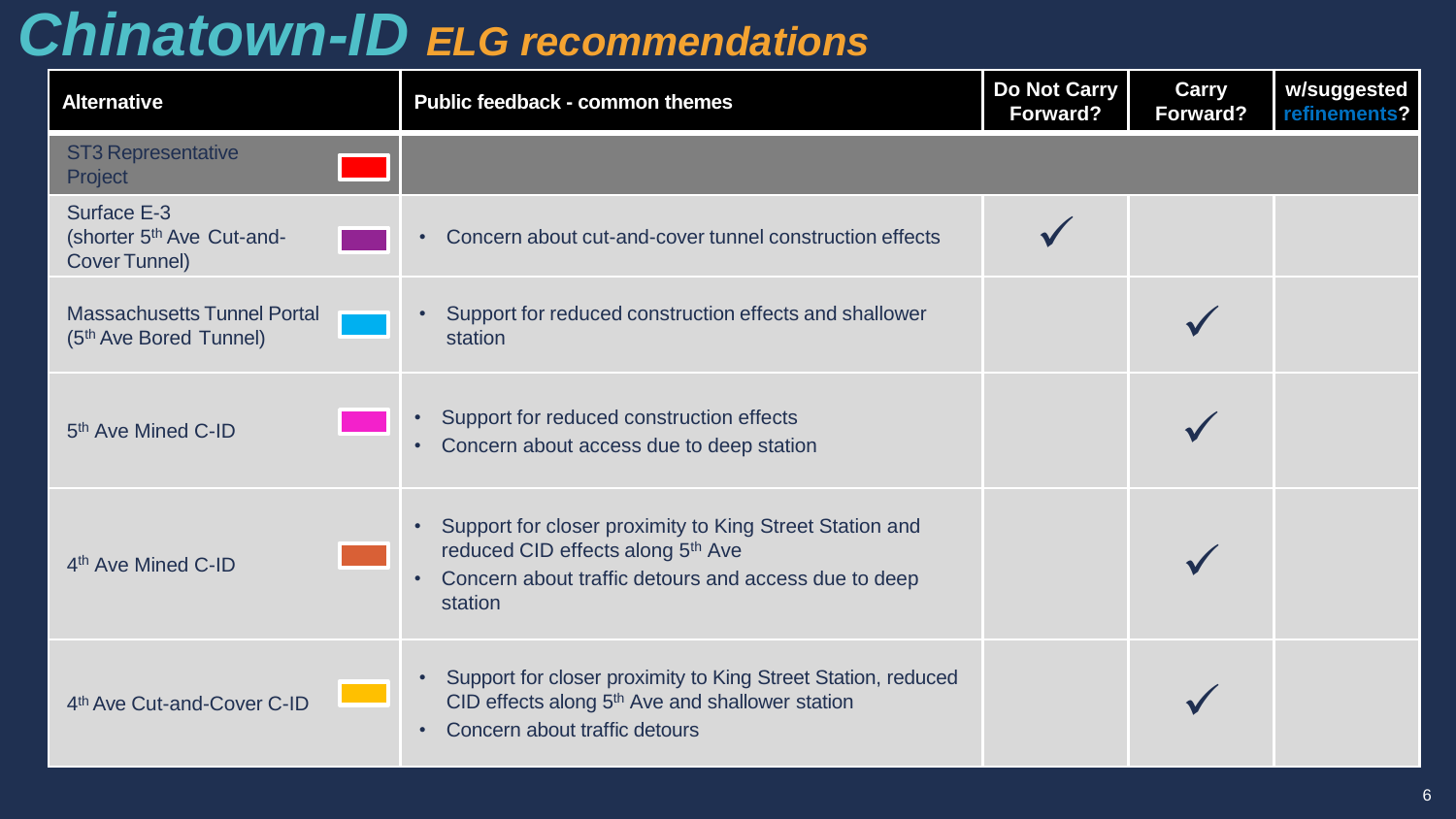# *General Discussion – Chinatown-ID*

- *Must recognize historical context of impacts to community*  $\blacktriangleright$
- *Need to interact with community about short term vs. long*   $\blacktriangleright$ *term impacts and benefits*
- *Interest in activating Union Station*  $\blacktriangleright$
- *Concern with effects of displacing Ryerson bus base and*   $\blacktriangleright$ *effects on bus use of E-3 Transitway*
- **Concern with poor transfer environment and customer**  $\blacktriangleright$ *experience with deep mined stations*
- *Need more time to engage with community on options* $\blacktriangleright$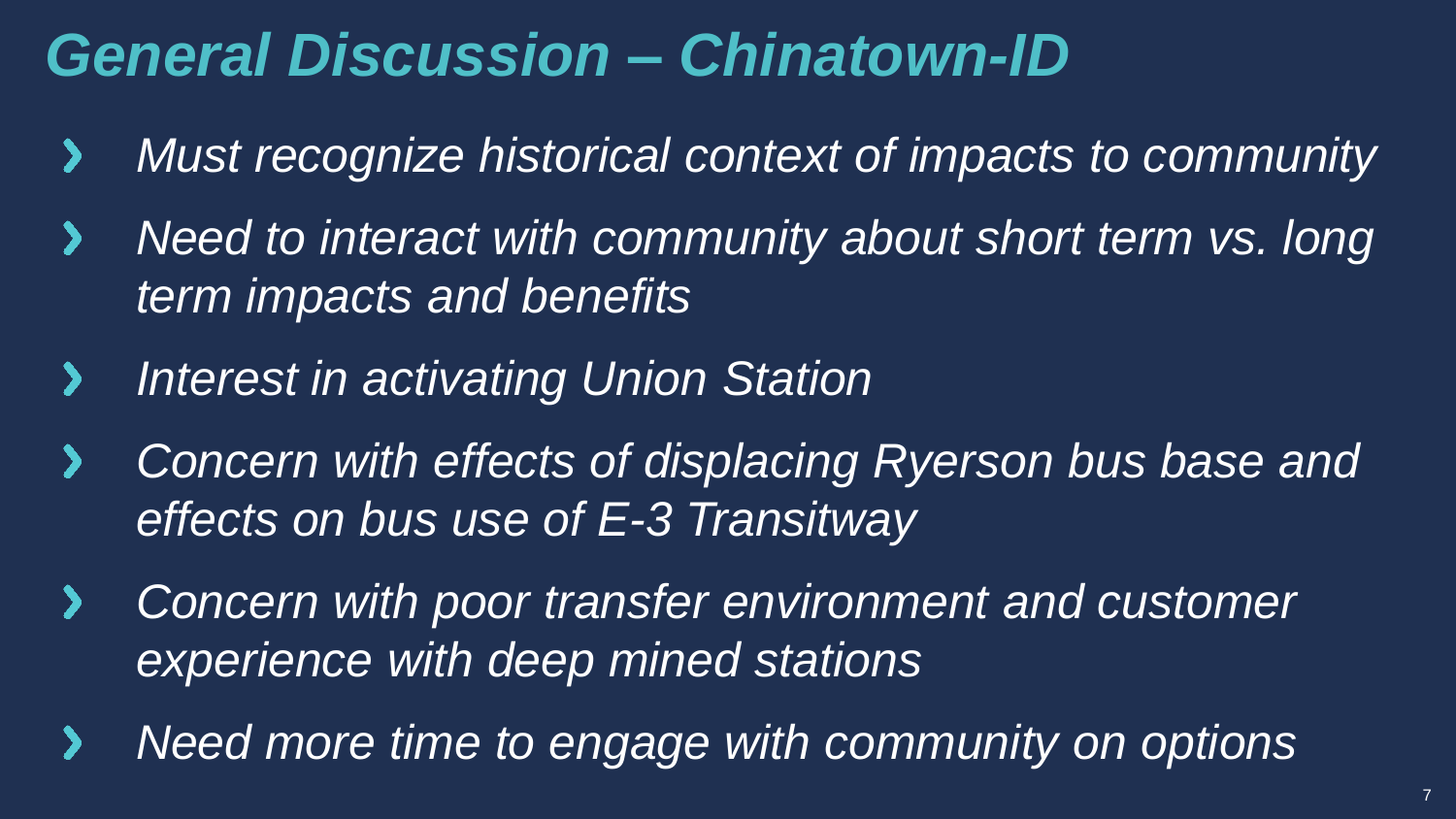# *SODO ELG recommendations*

| Alternative                                  | Public feedback - common themes                                                                                                                                                                                                  | <b>Do Not Carry</b><br>Forward? | <b>Carry Forward?</b> | w/suggested<br>refinements? |
|----------------------------------------------|----------------------------------------------------------------------------------------------------------------------------------------------------------------------------------------------------------------------------------|---------------------------------|-----------------------|-----------------------------|
| <b>ST3 Representative</b><br>Project         |                                                                                                                                                                                                                                  |                                 |                       |                             |
| Surface E-3                                  | General support for surface alignment<br>Support for new roadway overpasses at Lander and Holgate<br>$\bullet$<br>Some support for second Stadium station<br>Explore shifting existing and new SODO stations closer to<br>Lander |                                 |                       |                             |
| <b>Massachusetts</b><br><b>Tunnel Portal</b> | General support for surface alignment<br>Support for new roadway overpasses at Lander and Holgate<br>Explore shifting existing and new SODO stations closer to<br>Lander                                                         |                                 |                       |                             |
| Occidental Ave.                              | Some support for locating new SODO station further west<br>Some concern about freight mobility and property effects                                                                                                              |                                 |                       |                             |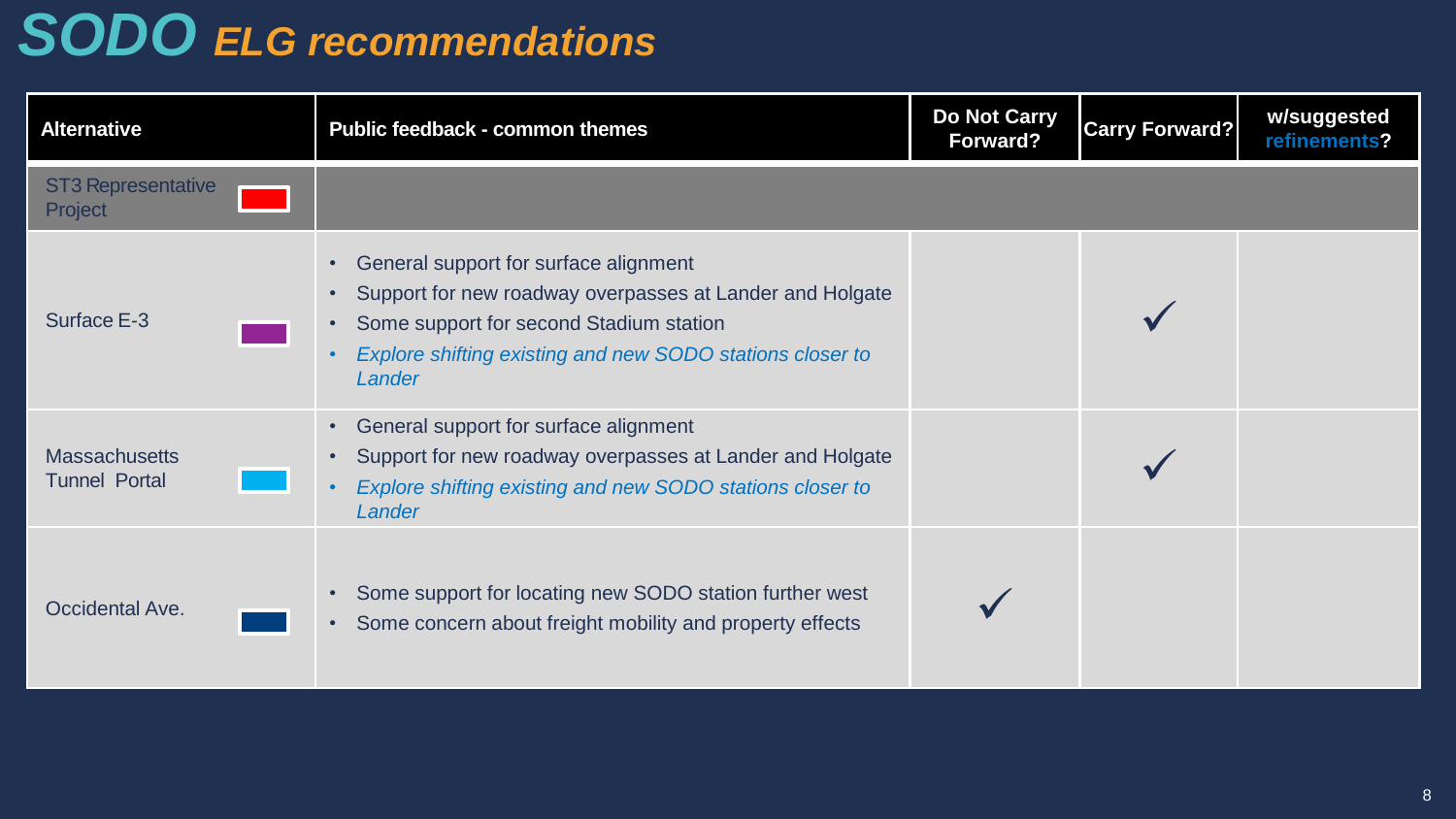## *General Discussion – SODO*

- *Need to continue analysis on interim terminus*   $\blacktriangleright$ *options to avoid short-term forced transfer at SODO Station if possible*
- *Need improved mobility options in SODO*  $\blacktriangleright$
- *Strong interest in resolving limited bus base*   $\blacktriangleright$ *capacity*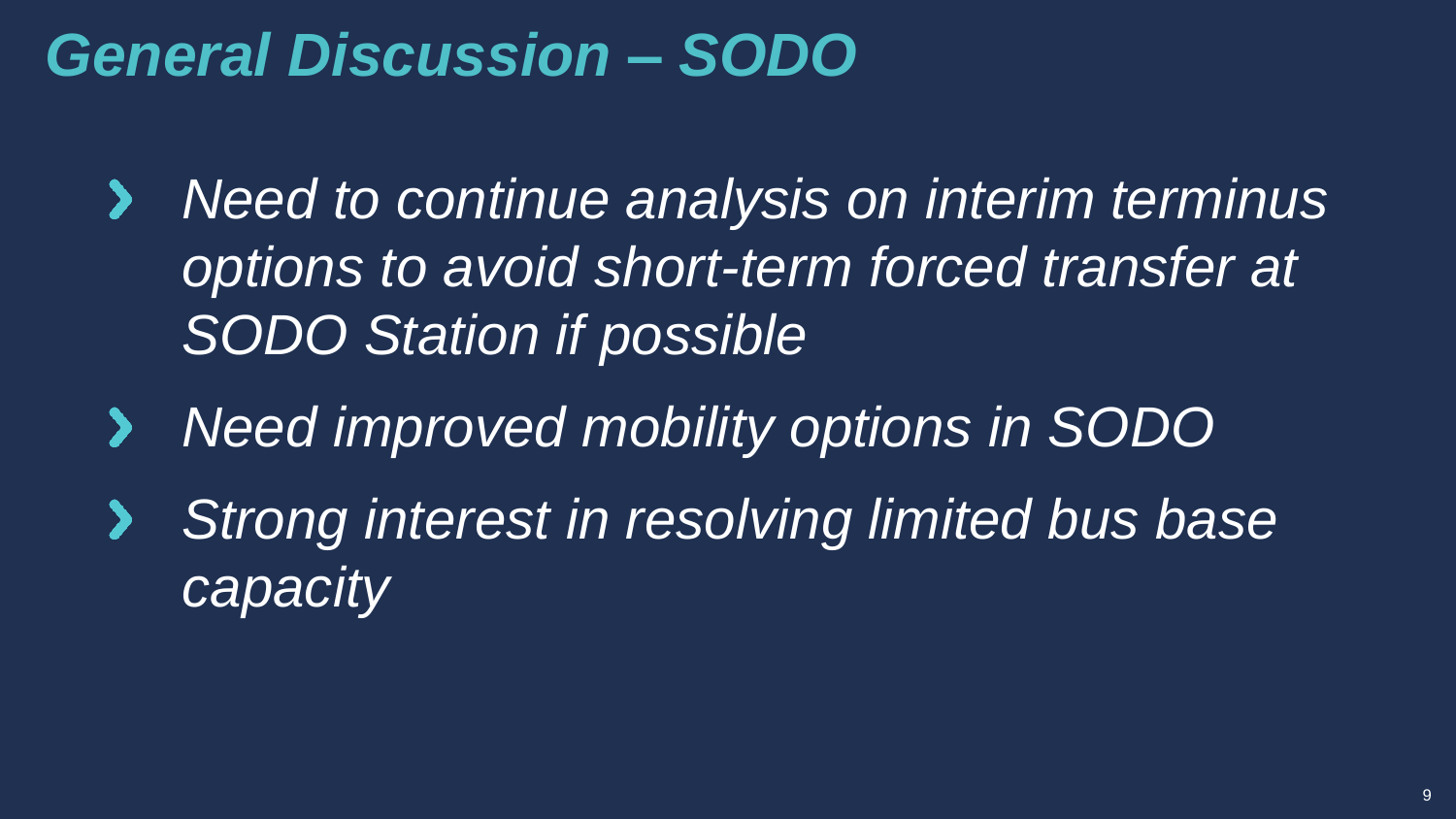# *West Seattle / Duwamish ELG recommendations*

| <b>Alternative</b>                               | Public feedback - common themes                                                                                                                                                                                                                                                                | <b>Do Not Carry</b><br>Forward? | <b>Carry</b><br>Forward? | w/suggested<br>refinements?                                                                                           |
|--------------------------------------------------|------------------------------------------------------------------------------------------------------------------------------------------------------------------------------------------------------------------------------------------------------------------------------------------------|---------------------------------|--------------------------|-----------------------------------------------------------------------------------------------------------------------|
| <b>ST3 Representative</b><br>Project             |                                                                                                                                                                                                                                                                                                |                                 |                          |                                                                                                                       |
| Oregon Street /<br>Alaska Junction /<br>Elevated | Concern about elevated guideway across California Ave<br>If elevated, explore locating terminus station east of Junction                                                                                                                                                                       |                                 |                          |                                                                                                                       |
| Oregon Street /<br>Alaska Junction /<br>Tunnel   | General support for north crossing of Duwamish due to less<br>environmental effects; but interest in minimizing freight effects<br>Concern about Junction station location at 44 <sup>th</sup><br>Concern with higher guideway along Genesee<br>Explore Junction station location at 41st/42nd |                                 |                          |                                                                                                                       |
| Golf Course / Alaska<br>Junction / Tunnel        | General support for this alternative, with development opportunities<br>at Delridge station location to serve neighborhood<br>Support for lower guideway along Genesee<br>Explore Junction station location at 41st/42nd<br><b>Explore north crossing of Duwamish</b>                          |                                 |                          | <b>Explore Junction</b><br>station location at<br>41st/42nd<br><b>Explore north</b><br>crossing of<br><b>Duwamish</b> |
| Pigeon Ridge / West<br><b>Seattle Tunnel</b>     | Concern about overall cost and environmental effects<br>Support for lower guideway along Genesee and support for fewer<br>residential effects in Delridge<br>Support for Junction station location at 42 <sup>nd</sup>                                                                         |                                 |                          |                                                                                                                       |